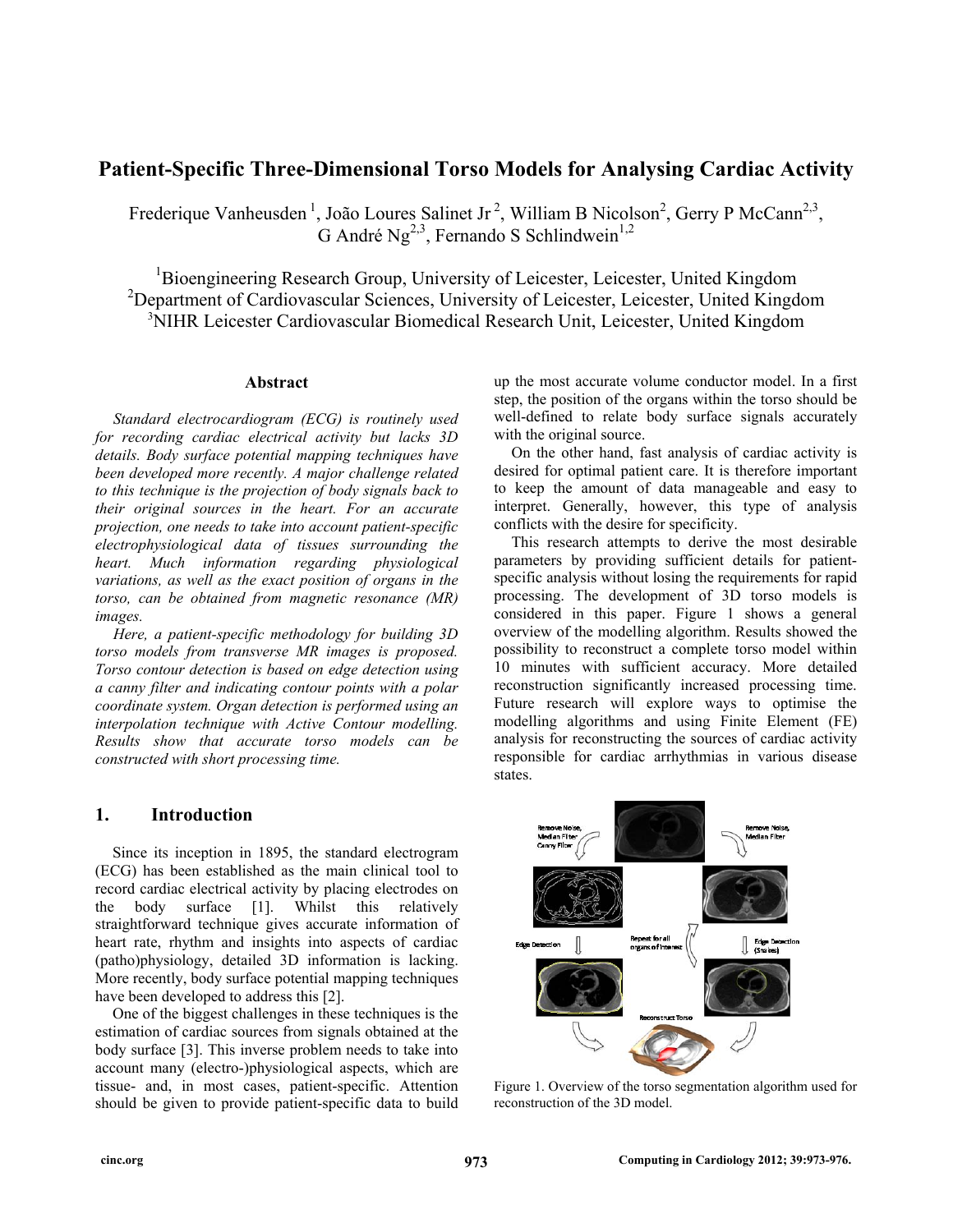### **1.1. Active contour models**

Active Contour Models (snakes) were first described by Kass *et al*. as a means for dynamic image segmentation using local image energy minima [4]. This type of algorithm has been used previously in discretising biomedical images, showing satisfactory results [5].

As described by Kass *et al.* the basic idea for the snake algorithm to segment images lies in the description of energy functions for specific image characteristics: lines, edges and corners or terminations. The total energy of the image is the sum of these functions with a constant for weight adjustment [4]:

$$
E_{image} = u_{line} E_{line} + v_{edge} E_{edge} + w_{stop} E_{stop}
$$
 (1)

Here, *Eline*, *Eedge* and *Estop* are the energy functions to detect lines, edges and terminations in the image, respectively. The factors *uline*, *vedge* and *wstop* are the weight constants for the respective energy functions. These constants can be adjusted to make the snake more attracted to one of the individual energy functions. By determining local minima the movement of the snake can be controlled. This can be combined with energy functions of user-defined constraints (e.g. addition of starting points) and the internal energy of the spline function to control the snake's behaviour.

Although there are certain limitations using snakes [6], we considered their use as a first step to obtain patientspecific data.

# **2. Materials and methods**

In this section, the algorithms for data processing will be described. Image processing was performed using a desktop with 3.4 GHz Intel i7-2600 core and 16 Gb RAM memory. Images were transferred to MATLAB R2012a software for further image processing.

# **2.1. MR images**

Five healthy volunteers were studied on a 1.5T MRI scanner (Avanto, Siemens, Erlangen, Germany) with a 6 channel phased array cardiac coil. Thirty to forty transverse thoracic images were obtained during free breathing with a black blood spin echo sequence (HASTE). Slice thickness was 8 mm with 0 gaps. All subjects provided written informed consent. The study was approved by the local Research Ethics Committee according to the Declaration of Helsinki.

# **2.2. General image processing**

First, an intensity threshold filter was therefore applied onto the image. This filter was set such that voxels with

intensity lower than ten per cent of the maximum were removed. A median filter was applied on 3x3 voxel areas to further reduce noise and smoothen up torso boundaries. This filter replaced the intensity of the central element to the median value of its neighbourhood.

# **2.3. Torso edge detection**

The next step in torso reconstruction was to detect torso edges. Edge isolation was performed using a canny filter [7]. This filter determines local maxima for the gradient of the intensity function (Gaussian function derivative). Two thresholds are then applied to this function to detect strong and weak edges. Strong edges are always shown on the new image. Weak edges are only included if they are connected to strong edges.

The standard deviation of the Gaussian derivative and the threshold values were optimised for edge isolation. Standard deviation was varied between 0 and 5. The optimum deviation was found to be as low as 1, ensuring that the torso boundary was highlighted. Average optimal threshold values for all images were calculated heuristically from an image training set of 30 images, taking into account the threshold calculated using Otsu's method [8] for converting images to binary images (Figure 2).



Figure 2. Comparison of amplified image (left) with filtered image (right). The canny filter allows accurate detection of the torso boundary.

To determine the coordinates of the surface, the midpoint of the image was taken as origin. The image was screened for edges using a polar coordinate system, similar to a carousel. The amount of edge points that the algorithm detects can be changed by the user by defining the angle between two points on the coordinate system. For the purpose of this study, the angle was varied between  $1^{\circ}$  and  $9^{\circ}$ . Examples for  $6^{\circ}$  (60 torso points) and 1° (360 points) angles between coordinate points are shown in Figure 3. A difficulty existed in the appearance of the arm and other unwanted regions in certain slices. To avoid detecting these parts as torso edges, the coordinates of prior MRI slices was used for edge detection adjustments.

#### **2.4. Organ discretisation**

The next step considered the inclusion of organs in the 3D model using Snake algorithms. The original image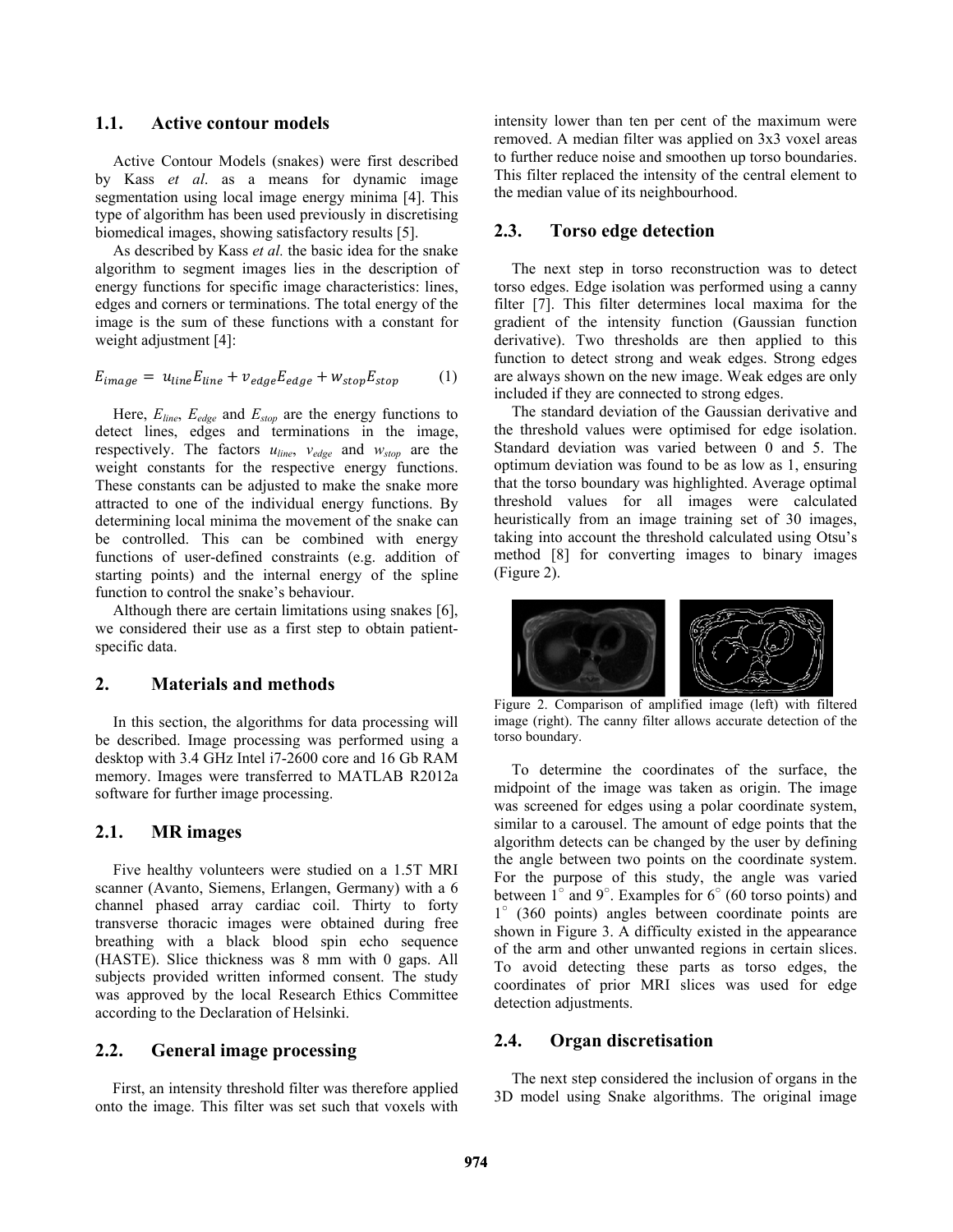processing allowed removing 'lone voxels', thereby stopping the snake to 'jump away' from the organ contour. Interpolation based on active contour modelling was performed on individual slices. An example of the interpolation output for the heart is shown in Figure 4.



Figure 3. Overview of the polar coordinate (Carousel) algorithm for torso edge detection, shown on the filtered images. The algorithm will identify points at equi-angle steps defined by the user (yellow lines). Figure 3A shows the point detection for  $6^\circ$ angles between points. Figure 3B shows detection for  $1^\circ$  angles.

# **2.5. 3D model and electrode addition**

The 3D torso model was reconstructed by combining the extracted edge point for the organs of individual slices. Afterwards, these images were restacked taking into account the thickness of the individual slices.

As a last step, the positions of a standard 12-lead ECG system and a 128-electrode BSPM system were added. The reason for choosing 128 electrodes is based on the system that will be used by the research group for future analysis. The algorithm is however built up such that it can be easily modified to different electrode setups. Adding the electrode positions to the model will facilitate linking electrophysiological output directly to the torso, and could therefore help in further cardiac signal analysis.



Figure 4. Example of a snake finding the contours of the heart.

# **3. Results and discussion**

### **3.1. Torso edge detection**

Results were analysed on quality of the model and processing time. For torso edge detection, the amount of points per slide was varied between 40 and 360 points. Figure 5 shows the resulting 3D models based on 60,120 and 360 points, respectively. As expected, the more points per slice are detected with the algorithm, the more details are shown on the torso model (Figure 5A to C). One has to take into account however, which of these

details are relevant for an accurate reproduction and which are due to small inconsistencies in the images, reducing the smoothness of the model. The amount of nodes for future FE analysis was also considered.



Figure 5. Reconstructed 3D models for one patient. A) for 60 points per slice. B) 120 points. C) 360 points.

A total of 60 edge starting points for a complete torso surface interpolation seems optimal for an accurate reproduction. Using these settings, and considering thirty to forty images per patient, a total of 1800-2400 torso points can be generated, which is considered sufficient to exploit cardiac activity analysis using FE methods. An extra analysis was performed to determine the effect of the amount of torso points detected per MR image on the processing speed and accuracy of the model. The processing speed for different amounts of edge points is shown in Figure 6. The average was taken over all 5 patients.



Figure 6. Average processing speed for different torso modelling algorithms taken over 5 patients. Standard deviations are shown with error bars.

It is clear that increasing the amount of detection points per slice has a significant effect on processing speed. The variation in processing time also increases, since the time to process individual slices is larger and there is a variation in number of slices between patients. Generally, these results further justify the idea of not using more than 60 points per slice for 3D modelling.

#### **3.2. Organ discretisation**

The semi-automatic snake algorithm was started up by